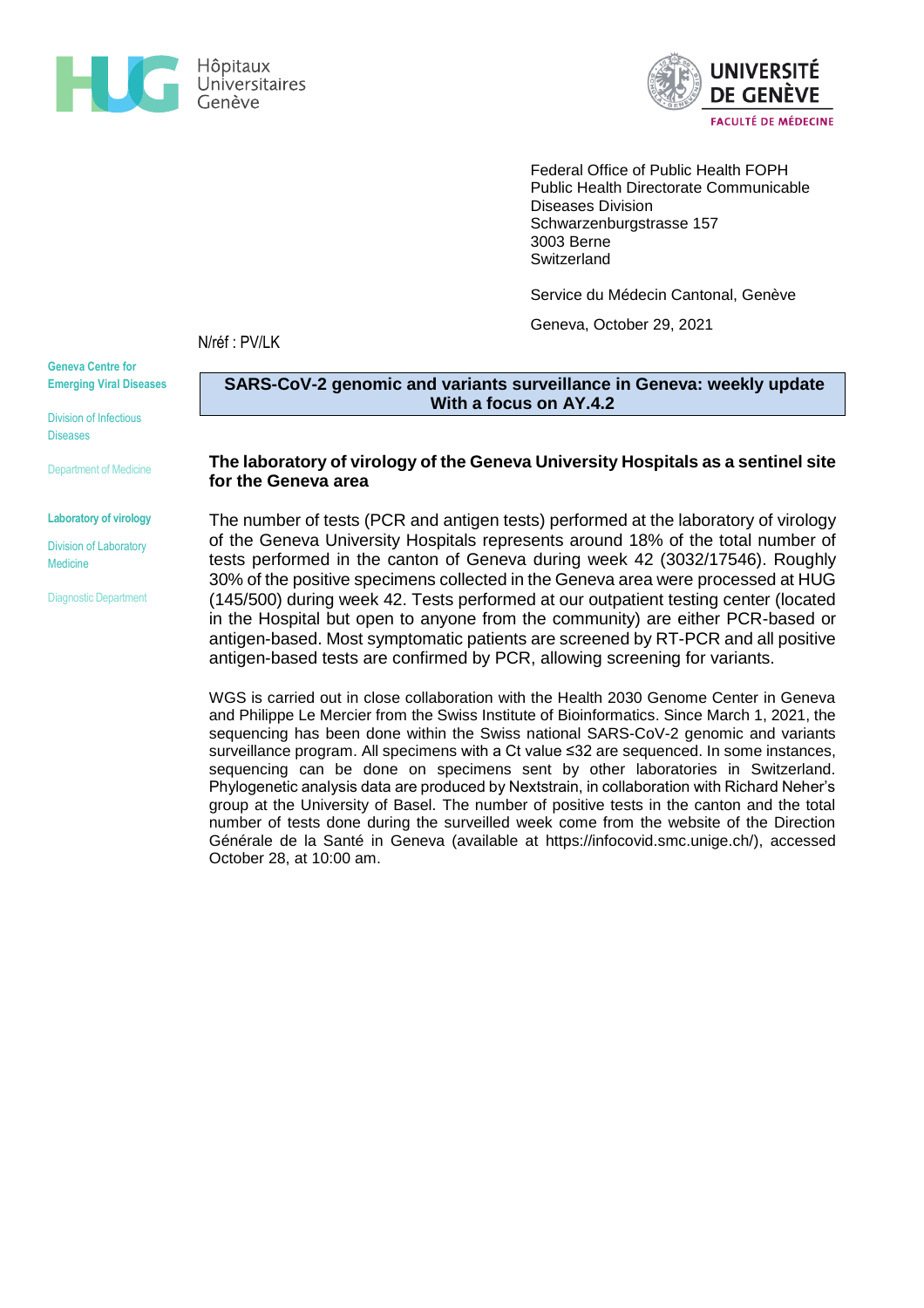

During week 42, both the absolute number of positive SARS-CoV-2 tests and the percentage of positive results progressively decreased since the last peak at the end of week 41.

Similarly, at our outpatient symptomatic testing center (sector E'), the mean positivity rate during week 42 decreased to around 15%.

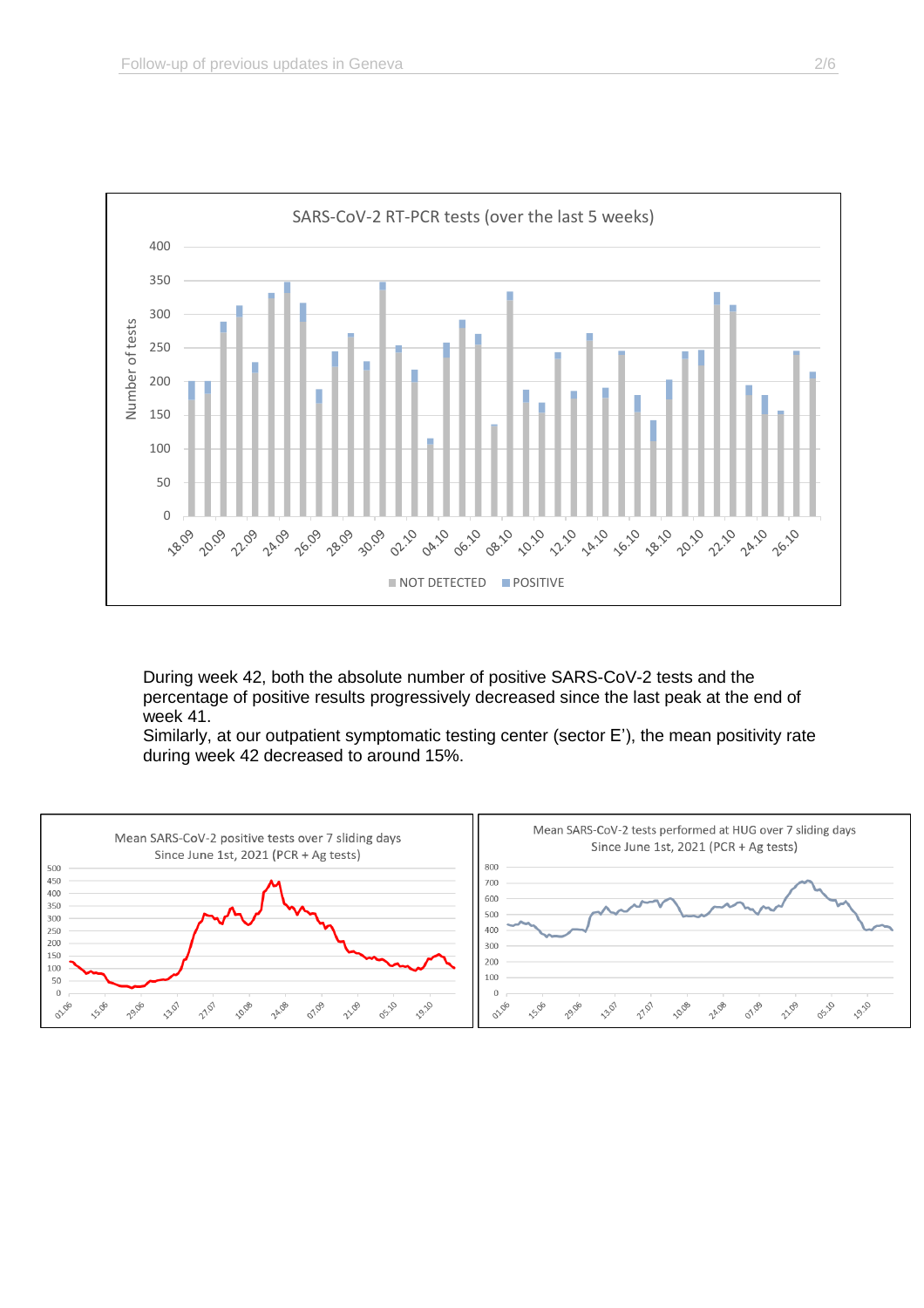

# **SARS-CoV-2 lineages identified by whole-genome sequencing at HUG from samples (Ct value ≤32) collected from Geneva residents**

Results of WGS of 656 sequences submitted to GISAID between August 30 and October 15, 2021.

Note: due to a technical problem encountered during the WGS process, a total of 76 SARS-CoV-2 positive samples collected between September 23 and 28 could not be sequenced. This partly explains the drop in the number of sequences available during this period.

\*Partial data for week 42 (October 11 to October 17), as sequencing is still ongoing. Numbers will be updated in the next report.

**All but one sequences retrieved in samples collected from Geneva residents since the beginning of September were identified as B.1.617.2 (Delta, or one of its sub-lineages).** One B.1.620 sequence was collected at the beginning of September, and this lineage has never been identified thereafter.

Mutations can accumulate in the Delta background, and numerous Delta sub-lineages (not all depicted here), have been identified.

**Mid-October, one Delta sub-lineage called AY.4.2, has been designated as a** *Variant Under Monitoring* (not yet a Variant of Concern (VOC) or a Variant of Interest (VOI)) by both the ECDC and Public Health England, because of a slowly increasing proportion of cases in various countries, particularly the UK, although its spread outside UK is less consistent. In the UK, its estimated transmission advantage seems to be between 10 and 15%, although it is less clear in other countries where the sub-variant is less frequent, due to a small dataset. It is too soon however to conclude if this indicates an intrinsically higher transmissibility or increased spread led by behavioral events.

This AY 4.2 Delta sub-lineage carries, among others, 3 additional mutations in the Delta background: 2 on the spike gene: Y145H, A222V and one on ORF1ab gene: 2529V. The Y145H mutation was also observed sporadically in Alpha but never spread. In EU1, A222V did not appear to have a major effect as assessed by monoclonal antibody binding or pseudo-typed virus titers. It appeared repeatedly in larger clades and might convey a slight advantage or have a stabilizing/permissive effect. Both mutations are in the N-terminal region, which is the second most dominant antigenic epitope after the RBD. No data suggests that they affect neutralization of this strain. However, more data are needed, and more information will follow.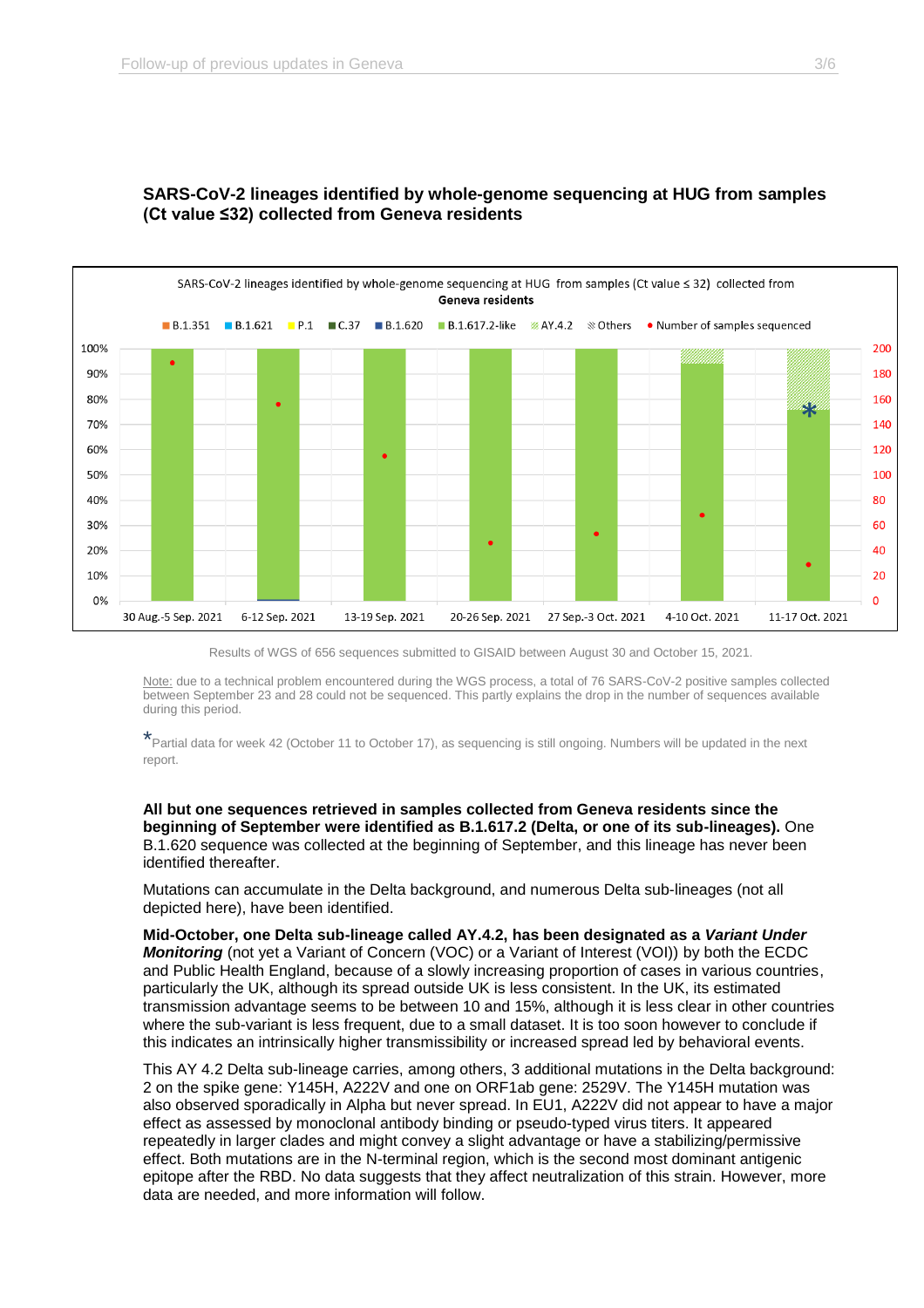In Geneva, this sub-lineage had only been identified once during the summer, in late July, in an individual that experienced a breakthrough SARS-CoV-2 infection. **In the last sequencing batch**  however**, this variant was identified in 11 (14%) of the 78 samples collected between October 6 and October 13 that have been sequenced (here depicted in dotted green)**.

According to the cantonal physician team, those cases identified in Geneva are not all part of the same cluster. 2 were retrieved from returning travelers, 6 cases were observed in 2 familial clusters not linked to a previously known transmission chain, and all remaining infections were isolated and not linked together. **Those observations are early signals that there is already community transmission of AY 4.2 in the Geneva area**.

More than half of those infections (7/11) were identified as post-vaccination breakthrough infections by the cantonal physician team (occurring > 14 days after second vaccination in fully vaccinated individuals), with a delay ranging from 99 to 206 days between the sampling and the last vaccine dose.

None of them are currently or have been hospitalized because of COVID at Geneva University Hospitals since the beginning of October. Of note, no further data is available regarding the health status of those individuals or their risk factors for severe disease.

Of note, those numbers are too low to draw any solid conclusion on transmissibility and/or vaccine escape. More information will follow in the next reports regarding any potential increased risk associated with Delta sub-lineages.

Additional technical remark on sequencing: A potential issue in amplification of a genomic region of SARS-CoV-2 due to the specifics of the usual protocols used in sequencing has been identified, and may result in the misclassification of Delta sub-lineages. However, characteristics mutations of the AY 4.2 variants are located outside of this region. Thus, identification of AY 4.2 should not be affected.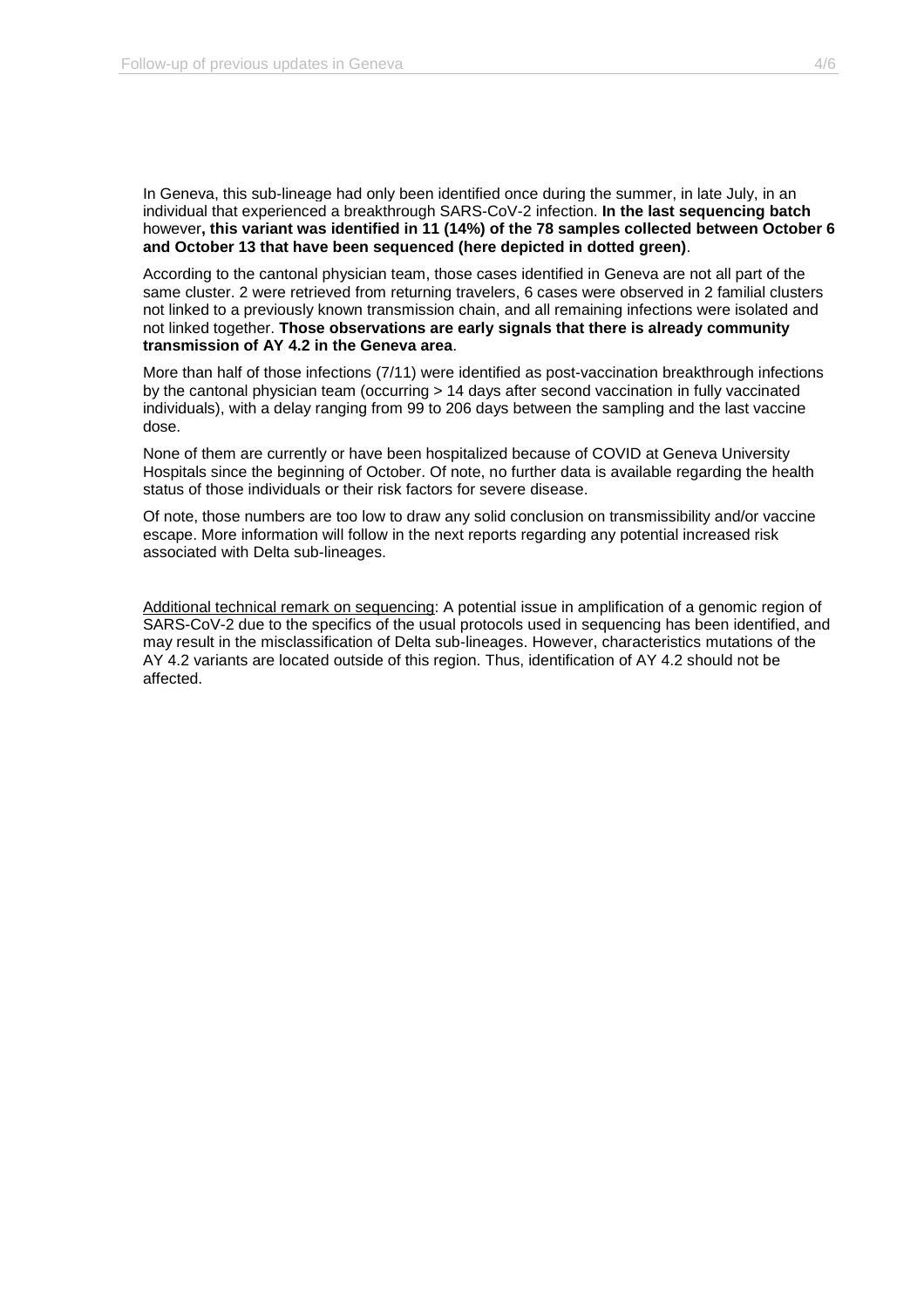## **Post-vaccination infections in the canton of Geneva**

Post-vaccination infection is defined here as a positive SARS-CoV-2 test occurring more than 14 days after the second vaccine dose. This surveillance is done in collaboration with the Direction Générale de la Santé (DGS) of Geneva. Data are collected by the DGS of Geneva during contact tracing calls after having obtained informed consent from SARS-CoV-2 positive patients. The list of patients with post-vaccination infections is sent weekly to HUG virology laboratory, which makes an effort to retrieve initial diagnostic samples in order to ensure sequencing, as recommended by FOPH.

Among the 508 new COVID-19 cases reported by the Direction Générale de la Santé in Geneva over week 42, 118 (23%) have been identified as post-vaccination infections.

Despite the delay required to obtain samples tested by other laboratories, and the technical delay inherent to sequencing, results are already available for 43 (25%) of the 169 sequences identified as post-vaccination infections and collected between October 1 and October 15, 2021. Over the same time period, the Direction Générale de la Santé declared a total of 719 new COVID-19 cases. 7 (16%) of the 43 available sequences originating from people infected after vaccination were AY 4.2.

Those numbers are too low to draw any solid conclusion on transmissibility and/or vaccine escape and should not be over-interpreted. More information will follow in the next reports regarding any potential increased risk associated with Delta sub-lineages.